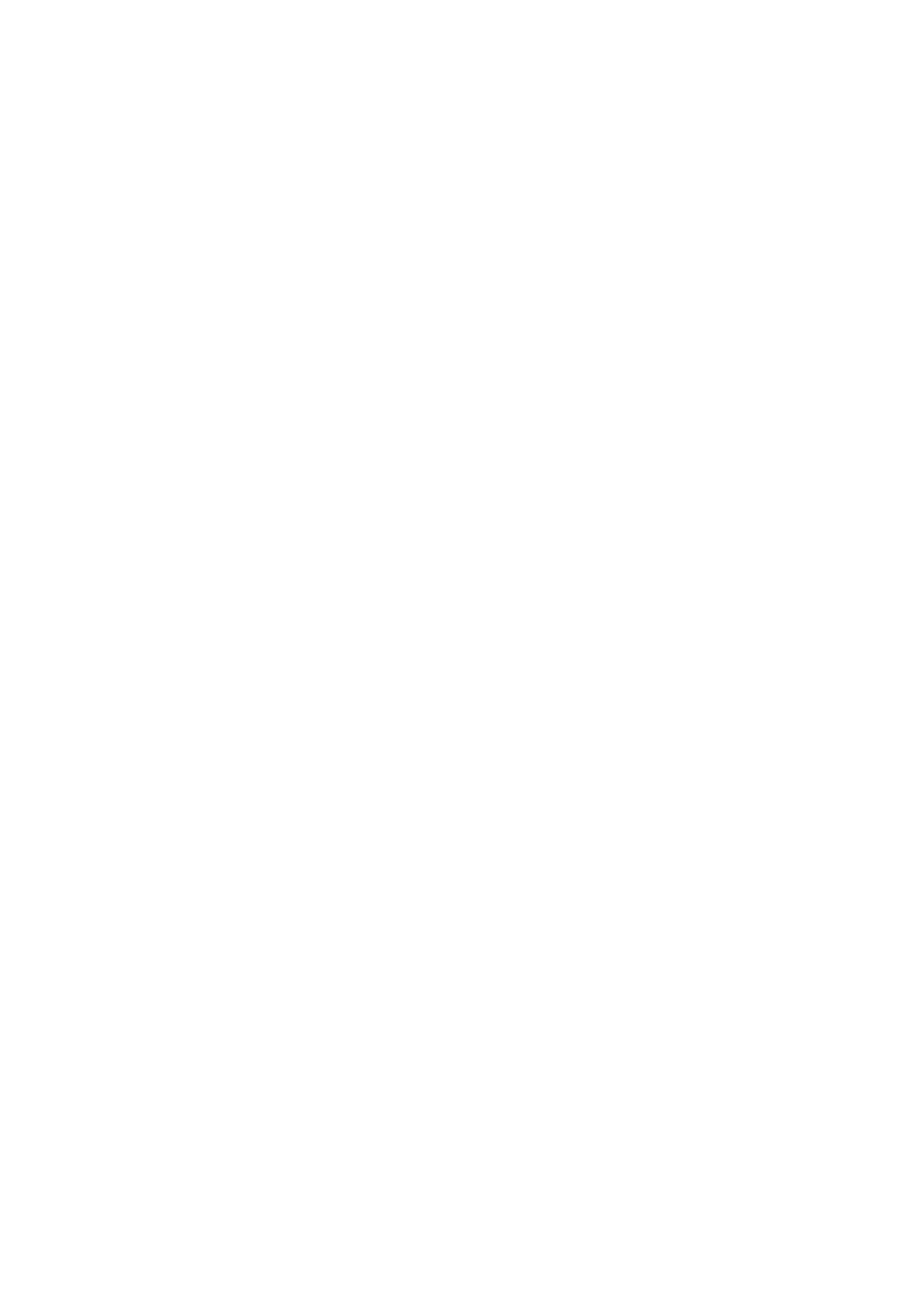

# Advice and Support (Standards 4–6)

## **OUTCOME**

**Private foster carers and parents of privately fostered children receive advice and support to assist them to meet the needs of privately fostered children; privately fostered children are able to access information and support when required so that their welfare is safeguarded and promoted.** 

## **Advice and Support for Private Foster Carers**

## **STANDARD 4**

**4.1** The local authority provides such advice and support to private foster carers and prospective private foster carers as appears to the authority to be needed.

## **SUPPORTING CRITERIA**

**4.2** Private foster carers and prospective private foster carers are enabled to obtain information about entitlement to child and other financial benefits, and any necessary advice and support which will assist them to safeguard and promote the welfare of the privately fostered child.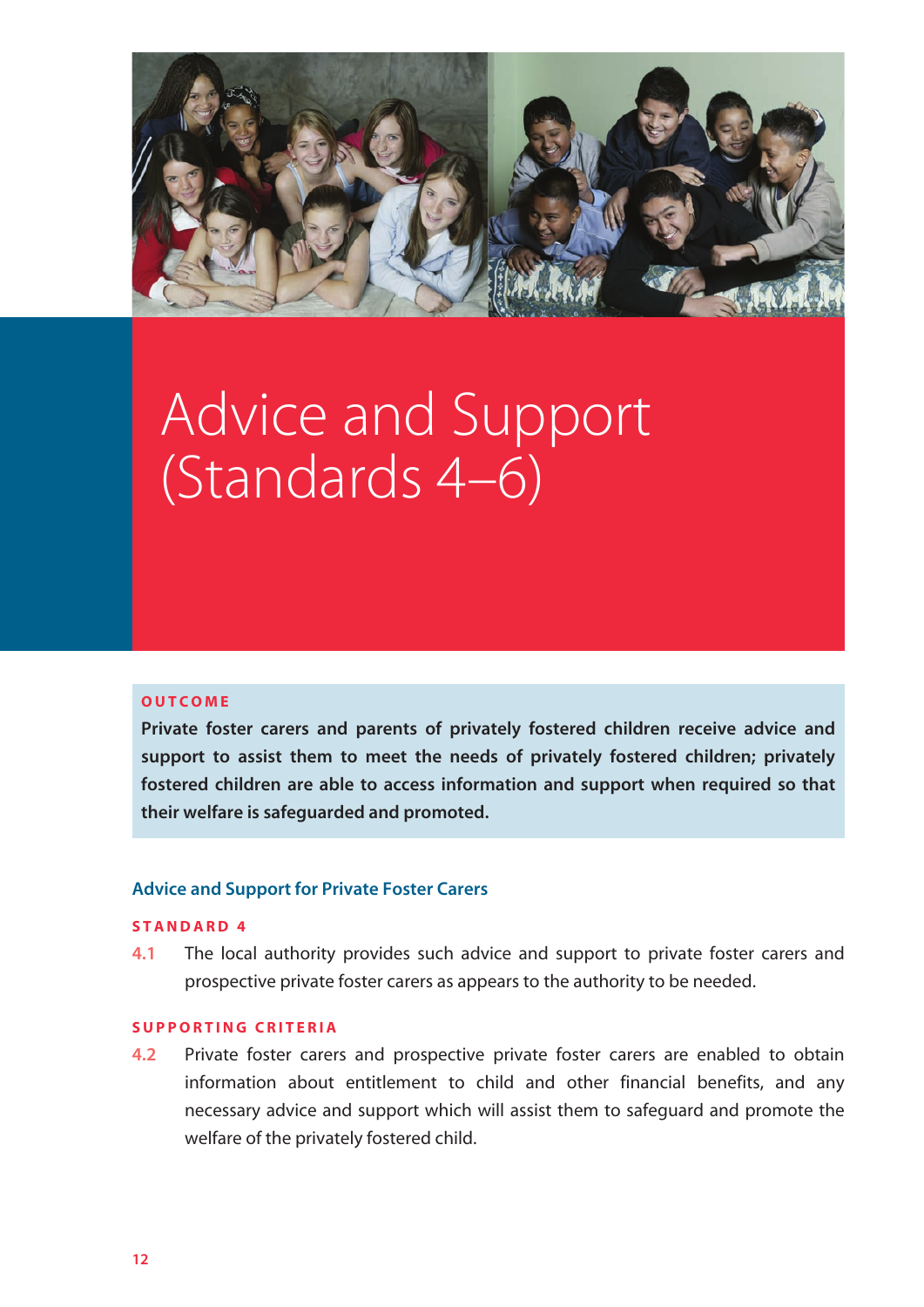- **4.3** Private foster carers and prospective private foster carers are provided with information, in different languages and formats as appropriate, on the advice and support that is available from other agencies, including health services, education, housing services, youth support services, voluntary organisations and community groups.
- **4.4** Private foster carers are encouraged, and where necessary supported, to promote and facilitate regular contact between the child and his parents, siblings, extended family and other significant persons, where this will promote the child's welfare.
- **4.5** Where appropriate, the private foster carer is given advice about the child's needs arising from religious persuasion, racial origin and cultural and linguistic background.
- **4.6** Where appropriate, the private foster carer is given advice to enhance his/her ability to care effectively for the child, including in relation to sex, age, disability, medical condition and learning disabilities, and the opportunity to utilise any training or support services that may be available.
- **4.7** Private foster carers are provided with the contact details of the social worker who will be visiting them and the child they are privately fostering, and whom they can contact at any time if they have any concerns about the welfare of the child or if they wish to request a visit.

## **Advice and Support for Parents of Privately Fostered Children**

## **STANDARD 5**

**5.1 The local authority provides advice and support to the parents of children who are privately fostered within their area as appears to the authority to be needed.** 

## **SUPPORTING CRITERIA**

- **5.2** The local authority in each case considers whether in the light of the particular circumstances, the direct provision of services or referral to another agency would remove the necessity for the parent to have the child privately fostered and, where feasible and in the child's best interests and with the parents' consent, provides such services or makes such a referral.
- **5.3** Parents are provided with information, in different languages and formats as appropriate, on the advice and support that may be available from the authority itself and from other agencies.
- **5.4** Parents who have placed a child with a private foster carer are encouraged to maintain regular contact with their child and the private foster carer.
- **5.5** Parents are provided with advice and support to make alternative arrangements for the care of their child, where a private fostering arrangement has been prohibited and no other is contemplated.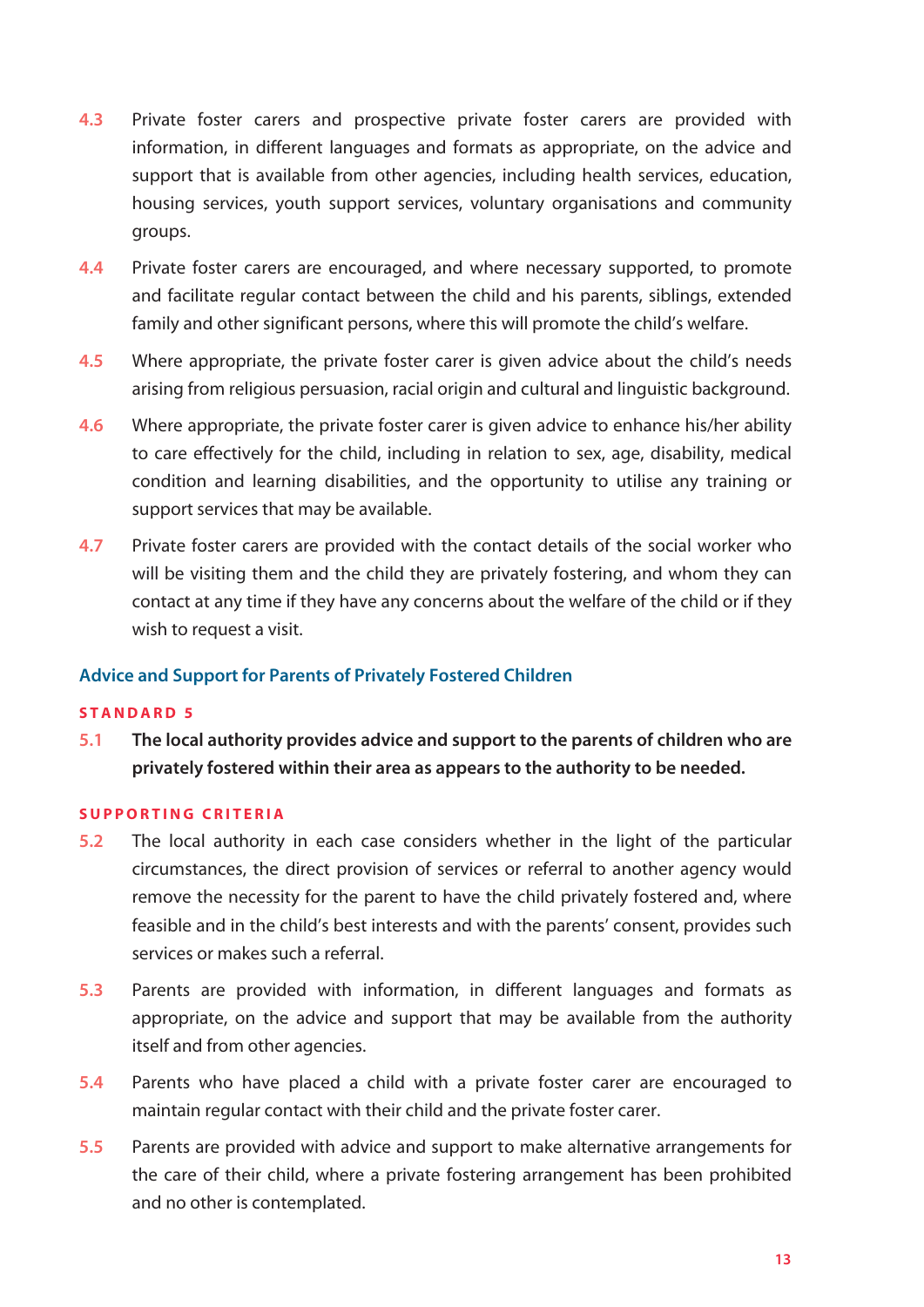**5.6** Parents are provided with the contact details of an allocated social worker who they can contact if they have any concerns about the welfare of the privately fostered child or if they wish to request a visit.

## **Information and Support for Privately Fostered Children**

## **STANDARD 6**

**6.1 Children who are privately fostered are able to access information and support when required so that their welfare is safeguarded and promoted. Privately fostered children are enabled to participate in decisions about their lives.** 

## **SUPPORTING CRITERIA**

- **6.2** Privately fostered children are provided with information, in formats appropriate to their age and level of understanding, about their private foster carer and his responsibilities, the meaning of their privately fostered status, and their right to be safeguarded.
- **6.3** Privately fostered children are provided with the contact details of the social worker who will be visiting them while they are privately fostered, and whom they can contact at any time if they have any concerns about their care or if they wish to request a visit.
- **6.4** Privately fostered children are given information about advocacy services, if they are assessed as being a child in need.
- **6.5** The local authority automatically provides, in an appropriate format, to every disabled privately fostered child nearing age 18 details of its procedure for assessing eligibility for adult community care services, so that these assessments can take place in a timely manner.
- **6.6** The local authority provides information in appropriate formats about its arrangements for providing advice and assistance to privately fostered children who would be "qualifying" children as defined by Section 24(2)(e) of the Children Act 1989.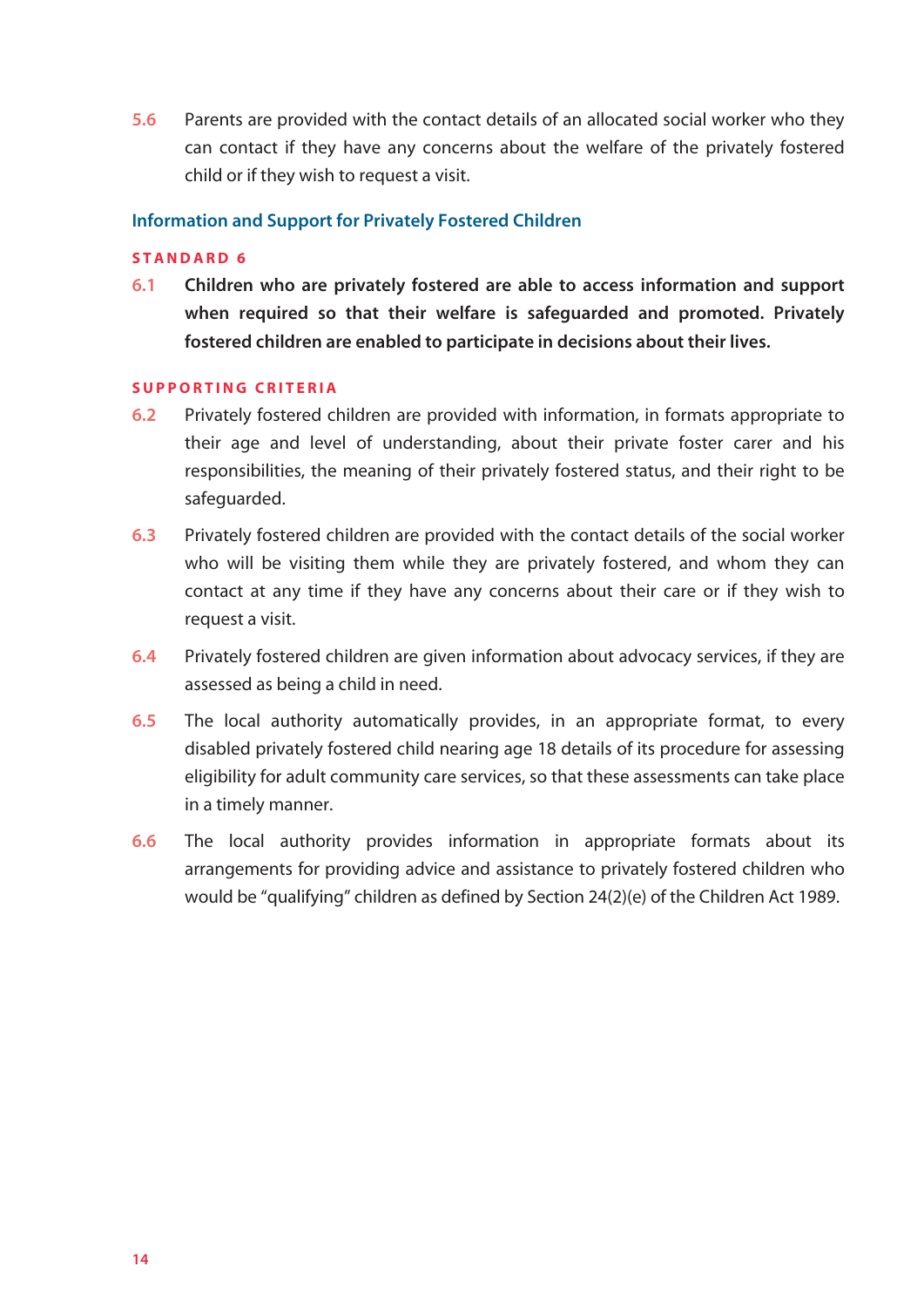

# Monitoring Compliance with Duties and Functions (Standard 7) in relation to Private Fostering

## **OUTCOME**

**The local authority monitors the way in which it discharges its duties and functions in relation to private fostering.** 

## **STANDARD 7**

**7.1** The local authority has in place and implements effectively a system for monitoring **the way in which it discharges its duties and functions in relation to private fostering. It improves practice where this is indicated as necessary by the monitoring system.** 

## **SUPPORTING CRITERIA**

- **7.2** Accurate, comprehensive, well-organised and confidential records are kept for each privately fostered child and each private foster carer. These cover:
	- all the matters to which the local authority has to satisfy itself in carrying out its functions under the Children Act 1989 and the 2005 regulations;
	- **•** any disqualifications, and any prohibitions or requirements imposed on private foster carers;
	- **•** decisions about offences and whether to consent or refuse to consent to a disqualified person privately fostering a child;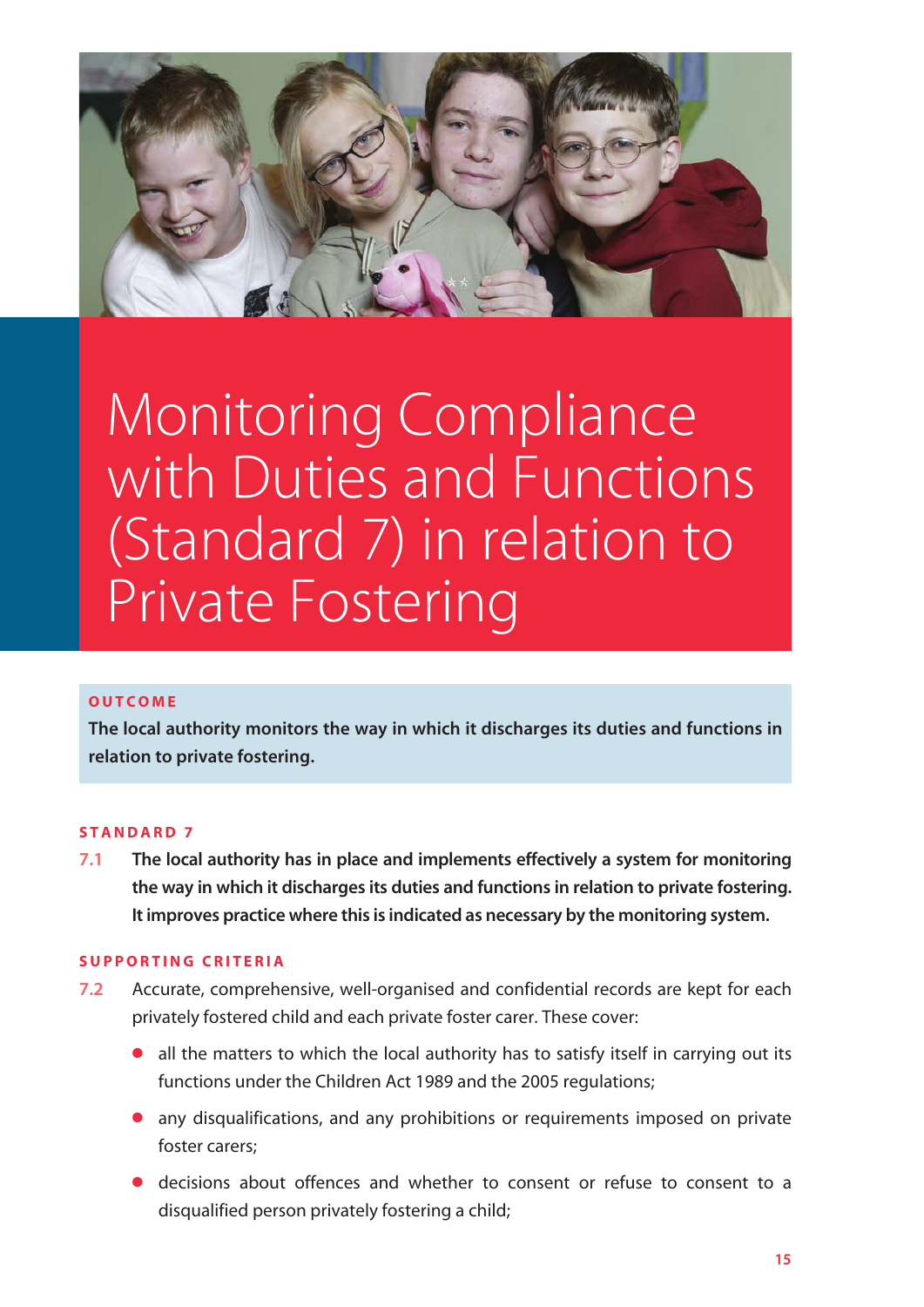- any advice and support given to parents and/or carers; and
- any information and support given to children.
- **7.3** The records contain the written reports required by the regulations. These reports include the conclusions drawn, whether the child was seen alone and, where appropriate, the reasons why the officer considered it inappropriate to see the child alone; and the child's wishes and feelings about the arrangement. They comment on the child's welfare and whether the placement is satisfactory, and include any comments about these matters made by the child or the carer. Any matter for concern is highlighted.
- **7.4** Records are kept and monitored about the numbers of privately fostered children and private foster carers living in the local authority's area.
- **7.5** New notifications are recorded on the statistical data return PFI, and submitted to the Department for Education and Skills, as required.
- **7.6** There is a system for recording the number and nature of enquiries received in relation to private fostering, the responses given and any action taken.
- **7.7** The local authority regularly reviews a sample of individual child and private foster carer records in order to check such matters as: compliance with required timescales for action to be taken on receipt of a notification, decisions about the overall suitability of arrangements and subsequent visits; that additional visits are made if reasonably requested by private foster carers, privately fostered children or their parents; that children are seen alone, unless it is considered inappropriate (and with an independent interpreter where the child's preferred language is English); that written reports are made in accordance with the regulations; that decisions about the suitability of arrangements are signed-off at managerial level; that any concerns raised by privately fostered children are addressed; and the satisfactory operation of all its procedures, and the effectiveness of its actions, in relation to private fostering.
- **7.8** The local authority investigates any pattern of concern raised by privately fostered children; and takes action to improve practice in the interests of safeguarding and promoting the welfare of privately fostered children where this is indicated as necessary by monitoring information.
- **7.9** The local authority provides a written report each year, for consideration by the Director of Children's Services, which includes an evaluation of the outcomes of its work in relation to privately fostered children within its area.
- **7.10** The local authority reports annually to the Chair of the Area Child Protection Committee (or its successor body, the Local Safeguarding Children Board) on how it satisfies itself that the welfare of privately fostered children in its area is satisfactorily safeguarded and promoted, including how it co-operates with other agencies in this connection.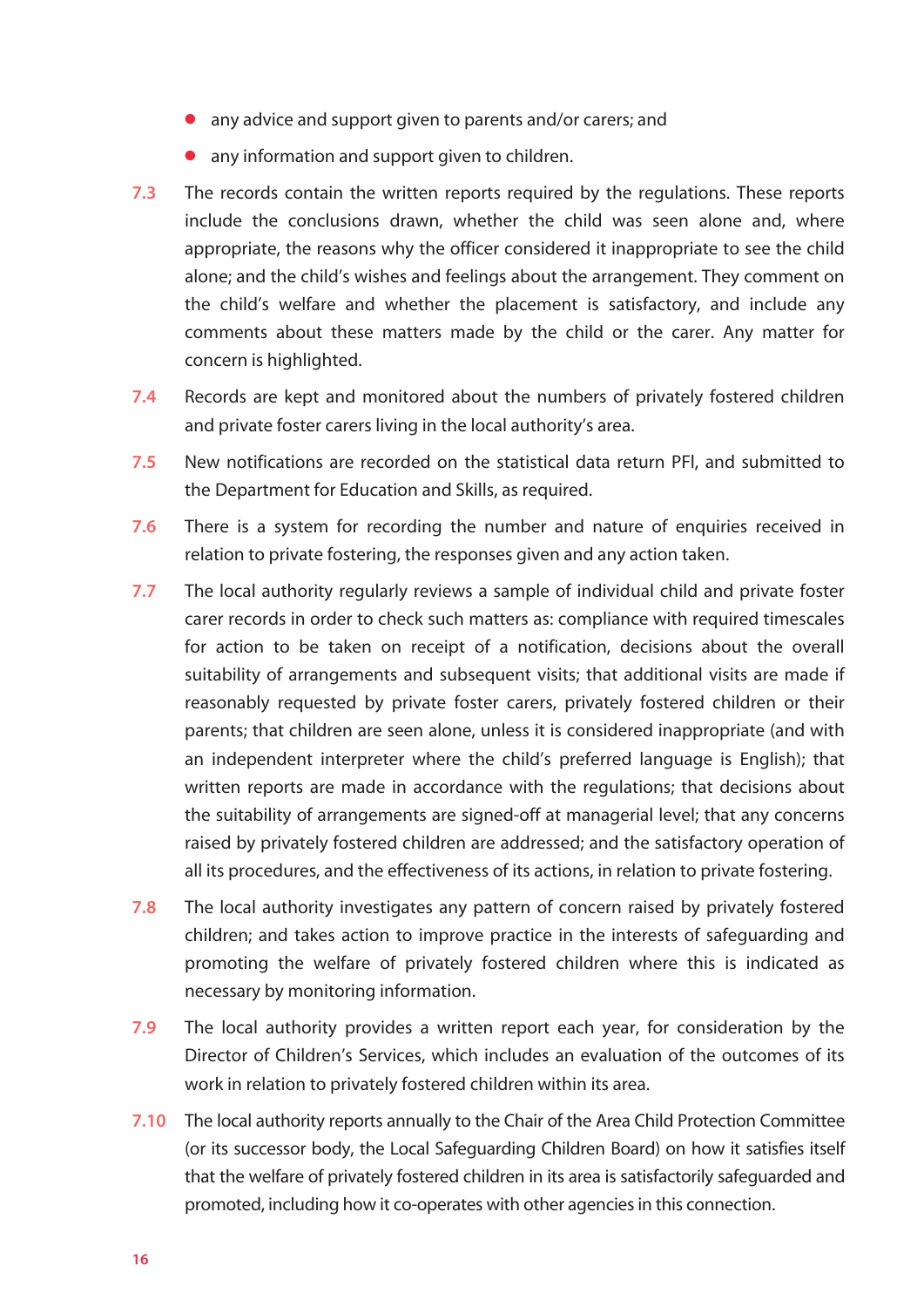## Annex A

#### S T A T U T O R Y I N S T R U M E N T S

## 2005 No. 1533

## CHILDREN AND YOUNG PERSONS, ENGLAND

### SOCIAL CARE, ENGLAND

## **The Children (Private Arrangements for Fostering) Regulations 2005**<br>Made - - - - - - - - - - - 9<sup>th</sup> June 2005

|  | $9$ June $2005$ |  |
|--|-----------------|--|
|  |                 |  |

| Laid before Parliament                          | $10^{th}$ June 2005  |
|-------------------------------------------------|----------------------|
| Coming into force -<br>$\overline{\phantom{0}}$ | <i>1st July 2005</i> |

 and 104(4) of, and paragraph 7 of Schedule 8 to, the Children Act 1989(1), hereby makes the The Secretary of State, in exercise of the powers conferred on her by sections 67(2), (2A) and (6) following Regulations—

#### Citation, commencement and application

 1.—(1) These Regulations may be cited as the Children (Private Arrangements for Fostering) Regulations 2005 and shall come into force on 1st July 2005.

(2) These Regulations apply to England only.

#### Interpretation

2. In these Regulations—

"the Act" means the Children Act 1989;

"appropriate local authority" means—

- (i) the local authority within whose area the child is being fostered privately; or
- (ii) in the case of a proposal to foster a child privately, the local authority within whose area it is proposed that he will be fostered privately;

"private foster carer" means a person who fosters a child privately; and

 a day which is a bank holiday within the meaning of the Banking and Financial Dealings Act "working day" means any day other than a Saturday, Sunday, Christmas Day, Good Friday or 1971(2).

#### Notification of proposal to foster a child privately

 3.—(1) A person who proposes to foster a child privately must notify the appropriate local authority of the proposal—

- (a) at least six weeks before the private fostering arrangement is to begin; or
- (b) where the private fostering arrangement is to begin within six weeks, immediately.

<sup>(</sup>1) 1989 c.41; section 67 was amended by the Children Act 2004 (c. 31), section 44.

 $(2)$  1971 c.80.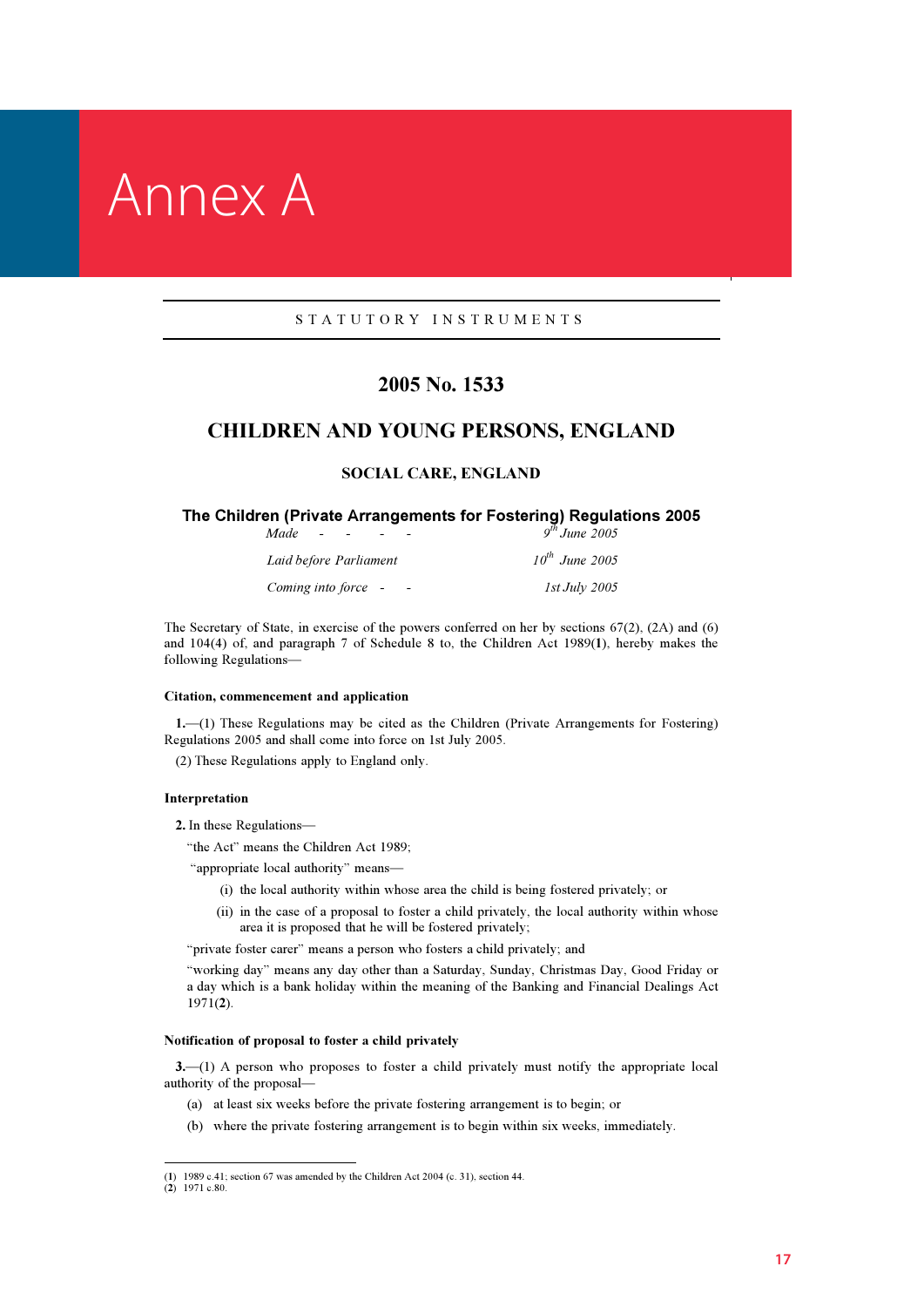(2) Any person who is involved (whether or not directly) in arranging for a child to be fostered privately must notify the appropriate local authority of the arrangement as soon as possible after the arrangement has been made.

 (3) A parent of a child, and a person who is not a parent of his but who has parental be fostered privately but who knows that it is proposed that the child should be fostered privately must notify the appropriate local authority of the proposal as soon as possible after he becomes responsibility for a child, who is not involved (whether or not directly) in arranging for the child to aware of the arrangement.

 (4) Notification given under paragraphs (1) to (3) must contain such of the information specified in Schedule 1 as the person giving the notification is able to provide.

#### Action to be taken by local authority on receipt of notification of proposal to foster a child privately

 4.—(1) Where a local authority have received notification under regulation 3 they must, for the purposes of discharging their duty under section 67(1) of the Act (welfare of privately fostered children), arrange for an officer of the authority within seven working days to—

- (a) visit the premises where it is proposed that the child will be cared for and accommodated;
- (b) visit and speak to the proposed private foster carer and to all members of his household;
- (c) visit and speak to the child, alone unless the officer considers it inappropriate;
- (d) speak to and, if it is practicable to do so, visit every parent of or person with parental responsibility for the child; and
- (e) establish such matters listed in Schedule 2 as appear to the officer to be relevant.

 (2) Having completed his functions under paragraph (1) the officer must make a written report to the local authority.

#### Notification by person already fostering a child privately

 5.—(1) A person who is fostering a child privately and has not given notification to the appropriate local authority in accordance with regulation 3 must notify the appropriate local authority immediately.

 (2) Notification given under paragraph (1) must contain such of the information specified in Schedule 1 as the person giving the notification is able to provide.

#### Notification of a child going to live with private foster carer

 6.—(1) A person who has given notification under regulation 3(1) must, within 48 hours of the start of the arrangement, notify the appropriate local authority of the fact.

 (2) A parent of a child, and any other person who has parental responsibility for the child, who has given notification under regulation 3(2) or 3(3) must within 48 hours of the child's going to live with a private foster carer, notify the appropriate local authority of the fact.

#### Action to be taken by local authority on receipt of notification about a child being fostered privately

 7.—(1) Where a local authority have received a notification under regulation 5 or 6 they must for the purposes of discharging their functions under section 67(1) of the Act, arrange for an officer of the authority within seven working days to—

- (a) visit the premises where the child is being cared for and accommodated;
- (b) visit and speak to the private foster carer and to all members of his household;
- (c) visit and speak to the child, alone unless the officer considers it inappropriate;
- (d) speak to and, if it is practicable to do so, visit every parent of or person with parental responsibility for the child; and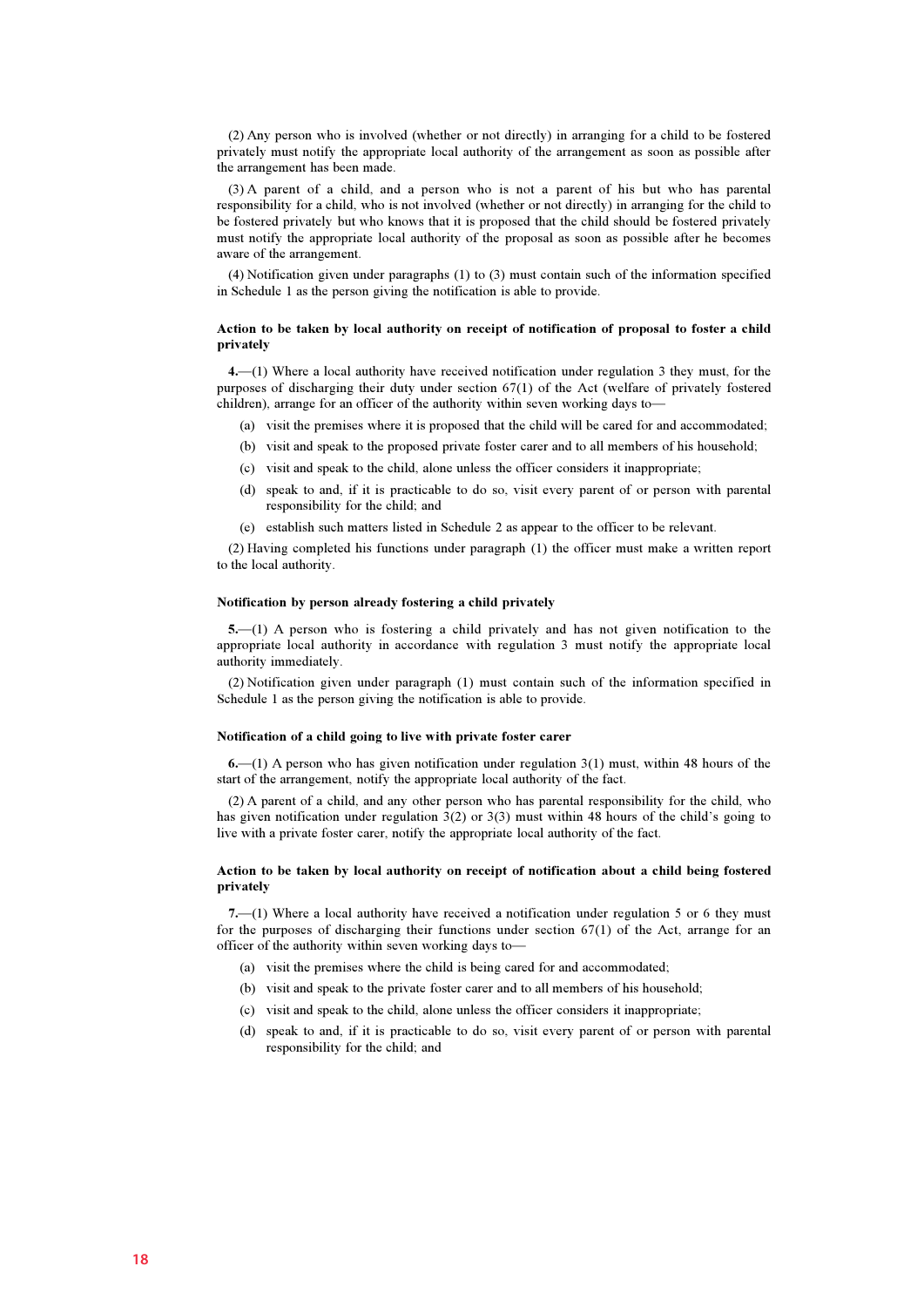(e) establish such matters listed in Schedule 3 as appear to the officer to be relevant.

 (2) Having completed his functions under paragraph (1) the officer must make a written report to the local authority.

#### Subsequent visits to children who are being fostered privately

8.—(1) Each local authority must arrange for an officer of the authority to visit every child who is being fostered privately in their area—

- (a) in the first year of the private fostering arrangement, at intervals of not more than six weeks; and
- (b) in any second or subsequent year, at intervals of not more than 12 weeks.

 (2) In addition to visits carried out in accordance with paragraph (1) the local authority must arrange for every child who is fostered privately in their area to be visited by an officer when reasonably requested to do so by the child, the private foster carer, a parent of the child or any other person with parental responsibility for the child.

 (3) When carrying out a visit under this regulation the officer must speak to the child alone unless he considers it inappropriate.

 (4) When carrying out a visit under this regulation the officer must establish such matters listed in Schedule 3 as appear to him to be relevant.

 (5) The officer must make a written report to the local authority after each visit carried out in accordance with this regulation.

 (6) For the purposes of this regulation, the private fostering arrangement is deemed to begin when the local authority become aware of it.

#### Notification of change of circumstances

9.—(1) A private foster carer must notify the appropriate local authority of—

- (a) any change of his address;
- (b) any further offence of which he or a person who is part of or employed at his household has been convicted;
- (c) any further disqualification imposed on him or a person who is part of or employed at his household under section 68 of the Act;
- (d) any person who begins to be part of or employed at his household, and any offence of which that person has been convicted, and any disqualification or prohibition imposed on him under section 68 or 69 of the Act or under any previous enactment of either of those sections: and
- (e) any person who ceases to be part of or employed at his household.
- (2) A notification under paragraph (1) must be given—
	- (a) in advance if practicable;
	- (b) in any other case, not more than 48 hours after the change of circumstances.

 (3) If the private foster carer's new address is in the area of another local authority, or of a local authority in Scotland, Wales or Northern Ireland, the authority to whom the notification is given under this regulation must pass on to the authority for the area—

- (a) the name and new address of the private foster carer;
- (b) the name of the child who is being fostered privately; and
- (c) the name and address of the child's parents or any other person who has parental responsibility for him.

 (4) The parent of a privately fostered child, and any other person who has parental responsibility for the child, who knows that the child is being fostered privately, must notify the appropriate local authority of any change of his own address.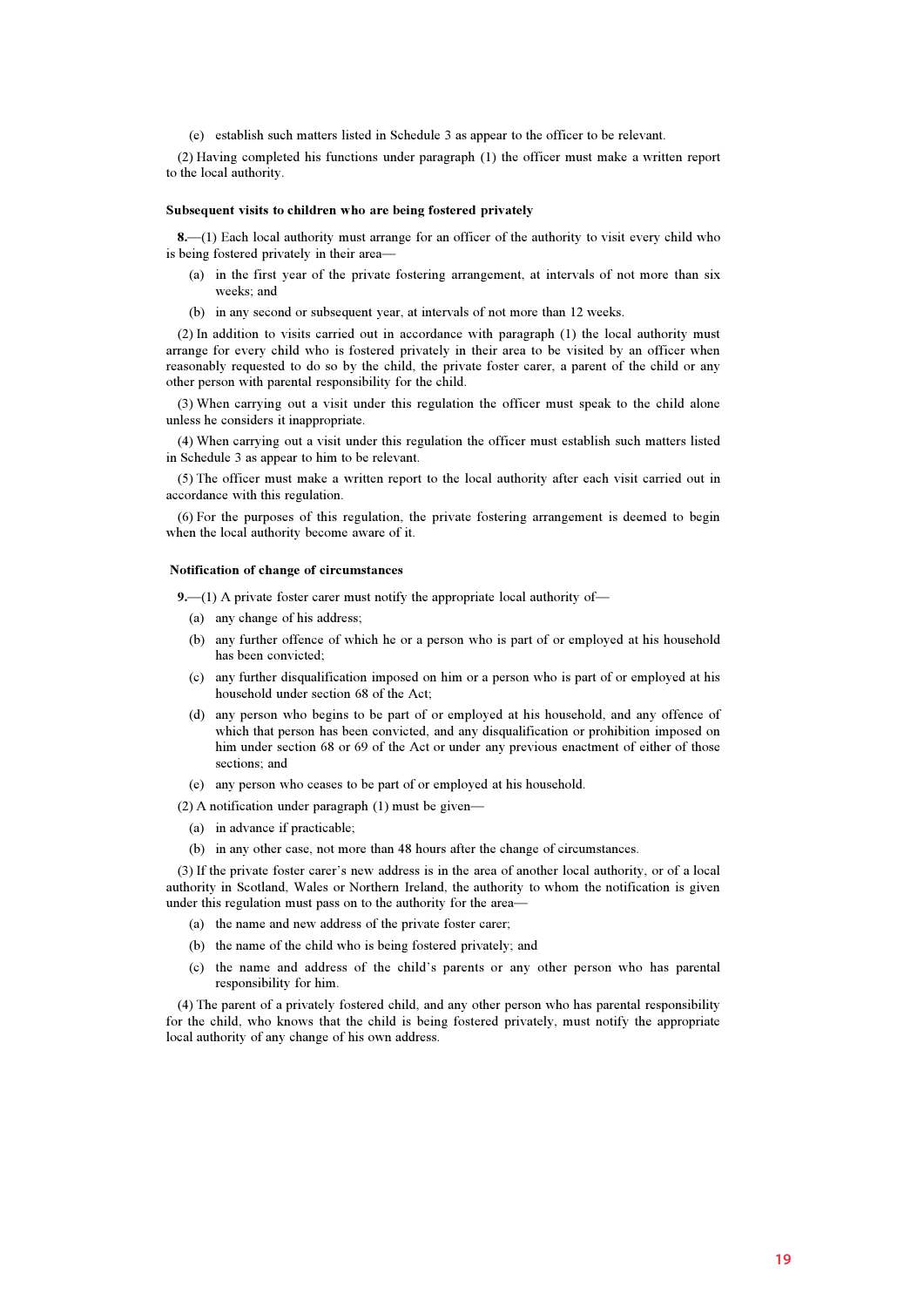#### Notification of the end of a private fostering arrangement

 10.—(1) Subject to paragraphs (2) and (3), any person who has been fostering a child privately but has ceased to do so must notify the appropriate local authority within 48 hours and must include in the notification the name and address of the person into whose care the child was received and that person's relationship with the child.

 (2) Where a person has been fostering a child privately but has ceased to do so because of the death of the child he must in his notification to the local authority indicate that that is the reason.

 (3) Paragraph (1) shall not apply where the private foster carer intends to resume the private fostering arrangement after an interval of not more than 27 days but if—

- (a) he subsequently abandons his intention; or
- (b) the interval expires without his having given effect to his intention,

he must notify the local authority within 48 hours of abandoning his intention or, as the case may be, the expiry of the interval.

 (4) Any parent of a privately fostered child, and any other person who has parental (3) must notify the appropriate local authority of the ending of the private fostering arrangement and must include in the notification the name and address of the person into whose care the child responsibility for a child, who has given notification to the local authority under regulation 3(2) or was received and that person's relationship with the child.

#### Form of notification

 11. Any notification required under these Regulations must be given in writing and may be sent by post.

#### Monitoring the discharge of functions under Part 9 of the Act

 12. Each local authority must monitor the way in which they discharge their functions under Part 9 of the Act and must appoint an officer of the authority for that purpose.

#### Revocation and transitional provision

 13. The Children (Private Arrangements for Fostering) Regulations 1991(3) in so far as they apply to England are revoked, save that any notification given under those Regulations before the coming into force of these Regulations shall be treated as if it had been given under these Regulations.

Signed by the Secretary of State for Education and Skills

Maria Eagle Parliamentary Under Secretary of State 19th June 2005 Parliamentary Under Secretary of State 19th June 2005

#### SCHEDULE 1 Regulations 3 and 5

## Information to be provided in Notification

1. The information referred to in regulations 3(4) and 5(2) is–

- (a) the name, sex, date and place of birth, religious persuasion, racial origin and cultural and linguistic background of the child;
- (b) the name and current address of the person giving the notice and his addresses within the previous five years;

<sup>(</sup>3) S.I. 1991/2050, as amended in relation to England by S.I. 2004/865.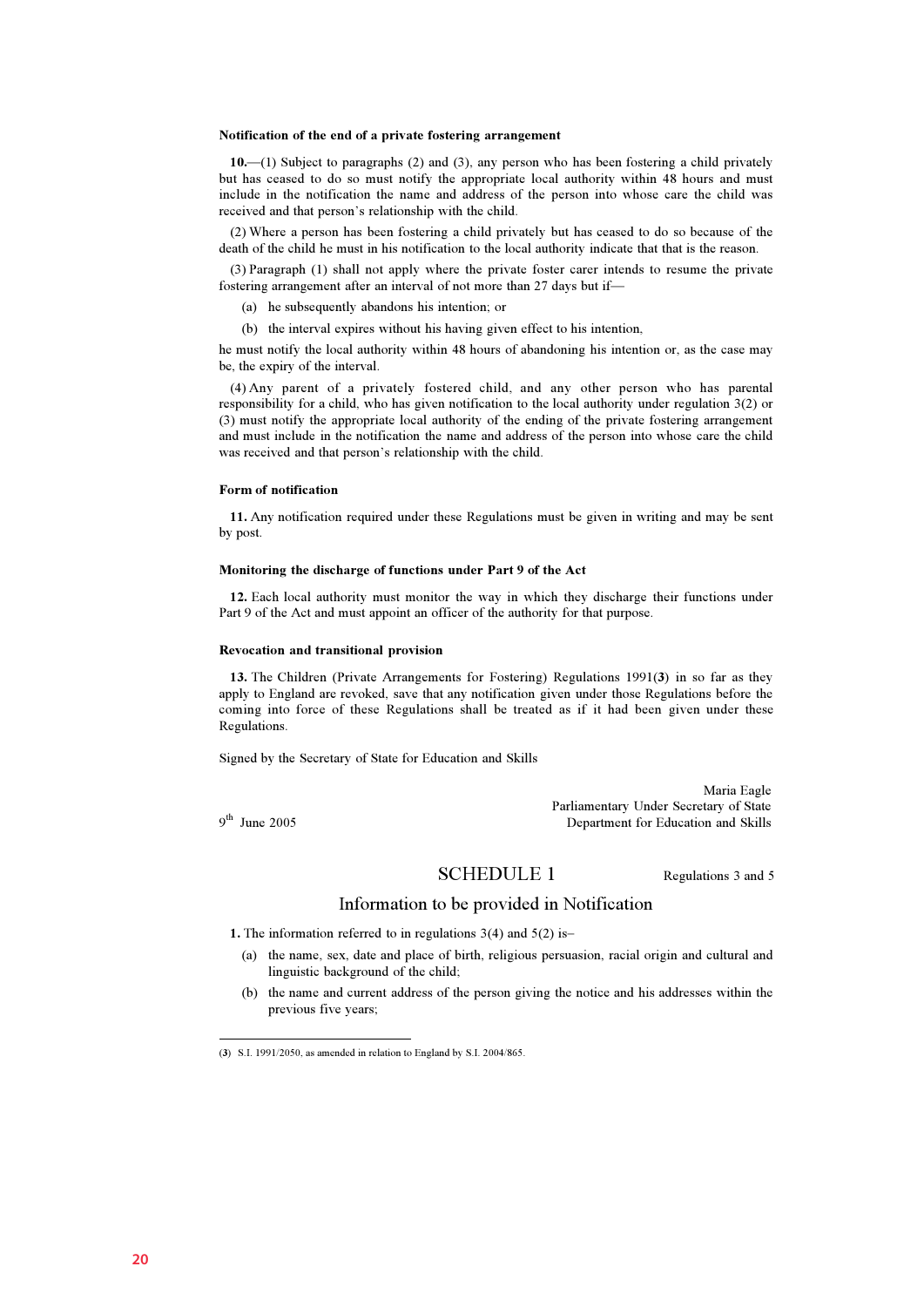- (c) the name and current address of the proposed or current private foster carer and his addresses within the previous five years;
- (d) the name and current address of the parents of the child and of any other person who has parental responsibility for the child and (if different) of any person from whom the child is to be, or was, received;
- (e) the name and current address of the minor siblings of the child, and details of the arrangements for their care;
- (f) the name and current address of any person, other than a person specified in sub- paragraph (d), who is or was involved (whether or not directly) in arranging for the child to be fostered privately;
- (g) the date on which it is intended that the private fostering arrangement will start, or on which it did start; and
- (h) the intended duration of the private fostering arrangement.

 2. In the case of a person giving notice under regulation 3(1) or 5(1) the information referred to in regulations  $3(4)$  and  $5(2)$  also includes-

- (a) any offence of which he has been convicted;
- (b) any disqualification or prohibition imposed on him under section 68 or 69 of the Act or under any previous enactment of either of those sections;
- (c) any such conviction, disqualification or prohibition imposed on any other person living in or employed at the same household;
- (d) any order of a kind specified in regulations under section 68 of the Act made at any time with respect to him;
- (e) any order of a kind specified in regulations under section 68 of the Act made at any time with respect to a child who has been in his care; and
- (f) any rights or power with respect to a child that have been at any time vested in an authority specified in regulations under section 68 of the Act under an enactment specified in those regulations.

SCHEDULE 2 Regulation 4

## Welfare of children who are to be fostered privately

**3.** The matters referred to in regulation  $4(1)(e)$  are—

- (a) that the intended duration of the arrangement is understood by and agreed between—
	- (i) the parents of the child or any other person with parental responsibility for the child; and
	- (ii) the proposed private foster carer;
- (b) the wishes and feelings of the child about the proposed arrangement (considered in the light of his age and understanding);
- (c) the suitability of the proposed accommodation;
- (d) the capacity of the proposed private foster carer to look after the child;
- (e) the suitability of other members of the proposed private foster carer's household;
- (f) that arrangements for contact between the child and his parents, any other person with parental responsibility for him, and other persons who are significant to him, have been agreed and understood and that those arrangements will be satisfactory for the child;
- (g) that the parents of the child or any other person with parental responsibility for him and the proposed private foster carer have agreed financial arrangements for the care and maintenance of the child;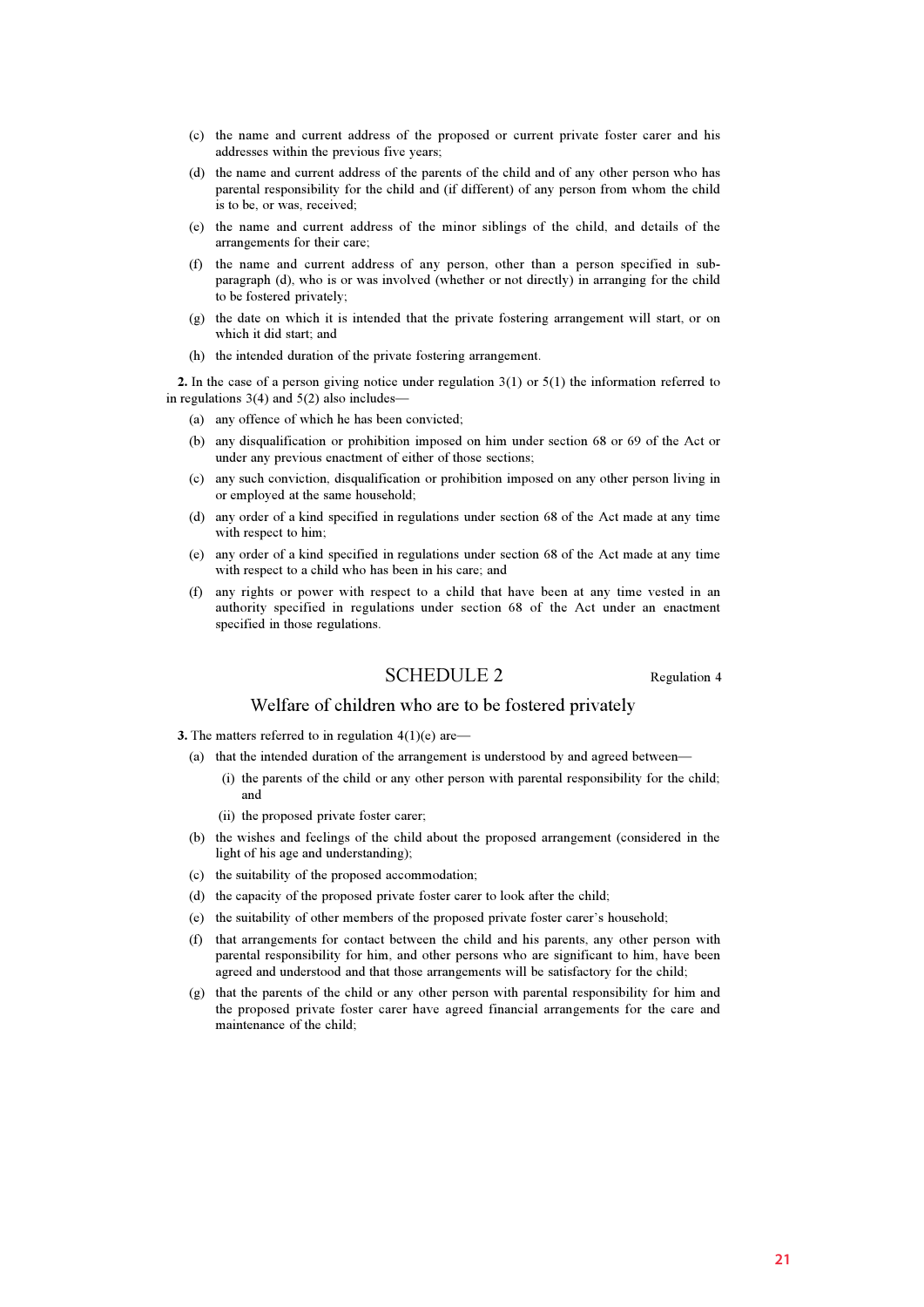- (h) that consideration has been given to, and necessary steps taken to make arrangements for, care of the child's health;
- (i) that consideration has been given to, and necessary steps taken to make arrangements for, the child's education;
- (j) how decisions about the care of the child will be taken; and
- (k) whether the proposed private foster carer, the parents of the child, any other person with parental responsibility for the child, or any other person concerned with the child are being given such advice as seems to the authority to be needed.

## SCHEDULE 3 Regulations 7 and 8

#### Welfare of children who are fostered privately

- 4. The matters referred to in regulations  $7(1)(e)$  and  $8(4)$  are—
	- (a) that the intended duration of the fostering arrangement is understood and agreed between—
		- (i) the parents of the child or any other person with parental responsibility for the child; and
		- (ii) the private foster carer;
	- (b) the wishes and feelings of the child about the arrangement (considered in the light of his age and understanding);
	- (c) that the child's physical, intellectual, emotional, social and behavioural development is appropriate and satisfactory;
	- (d) that the child's needs arising from his religious persuasion, racial origin, and cultural and linguistic background are being met;
	- (e) that the financial arrangements for the care and maintenance of the child are working;
	- (f) the capacity of the private foster carer to look after the child;
	- (g) the suitability of the accommodation;
	- child is included on the list of a person who provides primary medical services pursuant (h) that the arrangements for care of the child's health are in place and, in particular, that the to Part 1 of the National Health Service Act 1977(4);
	- (i) the arrangements for the child's education;
	- $(i)$  the standard of the care which the child is being given;
	- $(k)$  the suitability of members of the private foster carer's household;
	- (l) whether the contact between the child and his parents, or any other person with whom contact has been arranged, is satisfactory for the child;
	- (m) how decisions about the child's care are being taken; and
	- (n) whether the private foster carer, the parents of the child, any other person with parental responsibility for the child, or any other person concerned with the child are being given such advice as appears to the authority to be needed.

<sup>(</sup>4) 1977 c.49; section 16CC (inserted by section 174 of the Health and Social Care (Community Health and Standards) Act 2003 (c.43) imposes a duty on primary care trusts to provide or secure provision of primary medical services.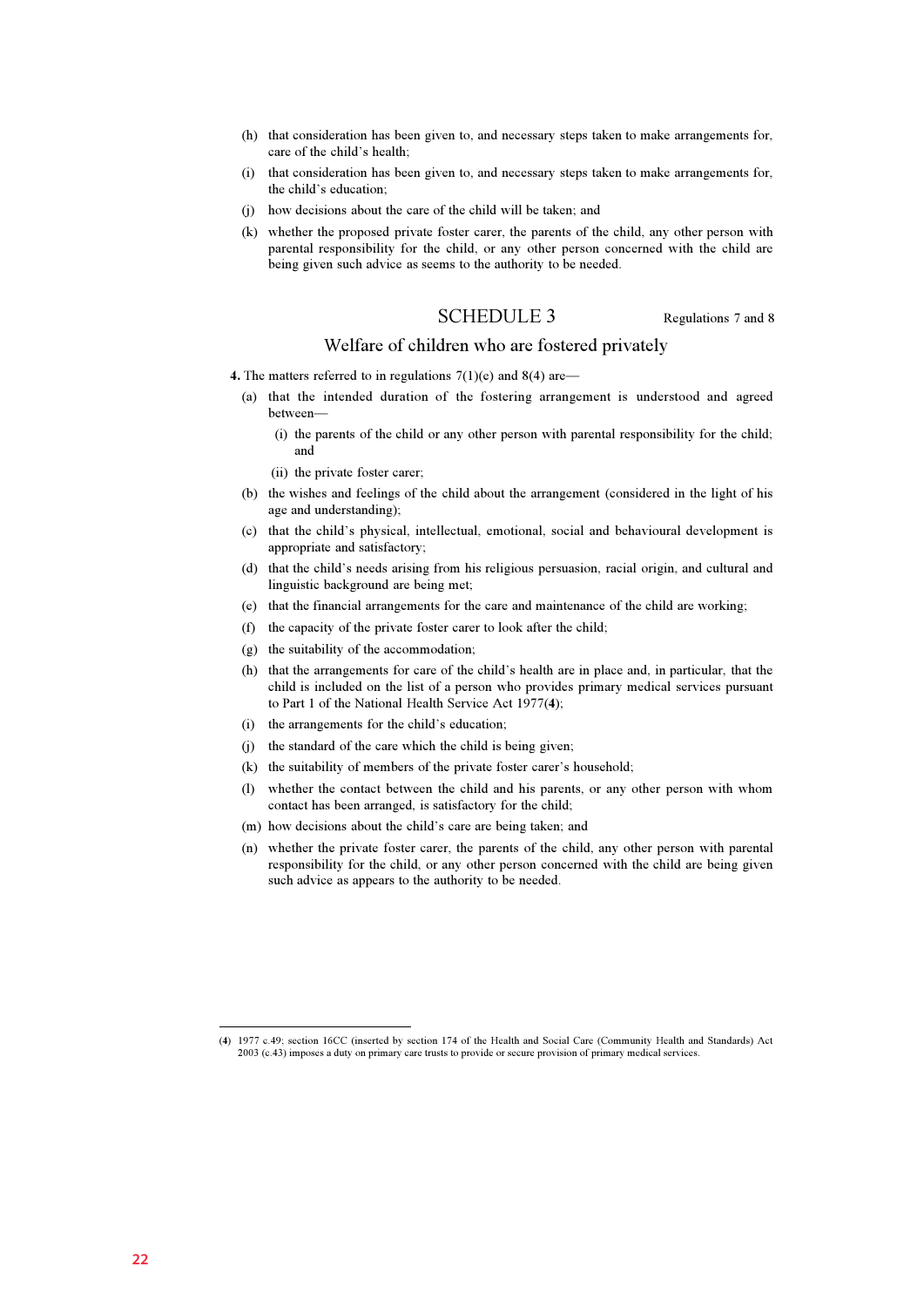#### EXPLANATORY NOTE

#### (This note is not part of the Regulations)

 These Regulations revoke and replace the Children (Private Arrangements for Fostering) Regulations 1991 in relation to England, following amendments to the private fostering notification scheme made by section 44 of the Children Act 2004.

 Regulation 3 requires any person proposing to foster a child privately, any person involved (whether directly or not) in arranging for the child to be fostered privately, and a parent of the child or other person with parental responsibility for the child who knows that it is proposed to foster the children privately, to notify the appropriate local authority in advance of the arrangement starting. Notification by the proposed private foster carer has to be given at least six weeks before the private fostering arrangement is to begin, or where the arrangement is to begin within six weeks then immediately. Others required to give notification under regulation 3 must do so as soon as possible after the arrangement has been made, or as soon as possible after they become aware of the arrangement.

 The notification should contain such of the information set out in Schedule 1 as the person giving the notification is able to provide.

 Having received a notification the local authority then have to arrange for an officer of the members of his household, the child and others (regulation 4) and establish such matters as are authority to visit the place where the child will live and speak to the proposed private foster carer, listed in Schedule 2 as appear relevant to the officer. The officer then has to make a written report to the authority.

 Regulation 5 sets out the requirement to notify the local authority of the arrangement where notification under regulation 3 has not been given. Regulation 6 sets out the requirement to notify the local authority when a private fostering arrangement of which they have been notified under regulation 3 actually starts. Having received notification under either regulation 5 or 6, the local authority must arrange for an officer to carry out visits and establish such matters listed in Schedule 3 as appear to him to be relevant (regulation 7).

 Regulation 8 is concerned with local authority visits to the child once the private fostering arrangement has started. It provides for when the visits should take place and what the officer of the authority should do when carrying out a visit. After each visit he is required to make a written report to the local authority.

 Private foster carers are required to notify the local authority of certain changes in circumstances, such as a change of address or when someone leaves or joins their household. If the private foster carer moves to the area of another local authority then certain information is required to be passed to the local authority for the new area by the local authority for the old. The parent of a privately fostered child, or other person with parental responsibility for the child, who knows that the child is being fostered privately must notify the local authority of a change of their address (regulation 9).

 Regulation 10 is concerned with notification of the end of the arrangement. A person who has been fostering privately a child must notify the local authority within 48 hours of him ceasing to foster the child privately, and if the reason for the ending of the arrangement is that the child has died then he must tell the local authority that that is the reason.

All notifications given under these Regulations must be in writing (regulation 11).

 in respect of privately fostered children and to appoint an officer of the local authority for that Regulation 12 requires local authorities to monitor the way in which they discharge their functions purpose.